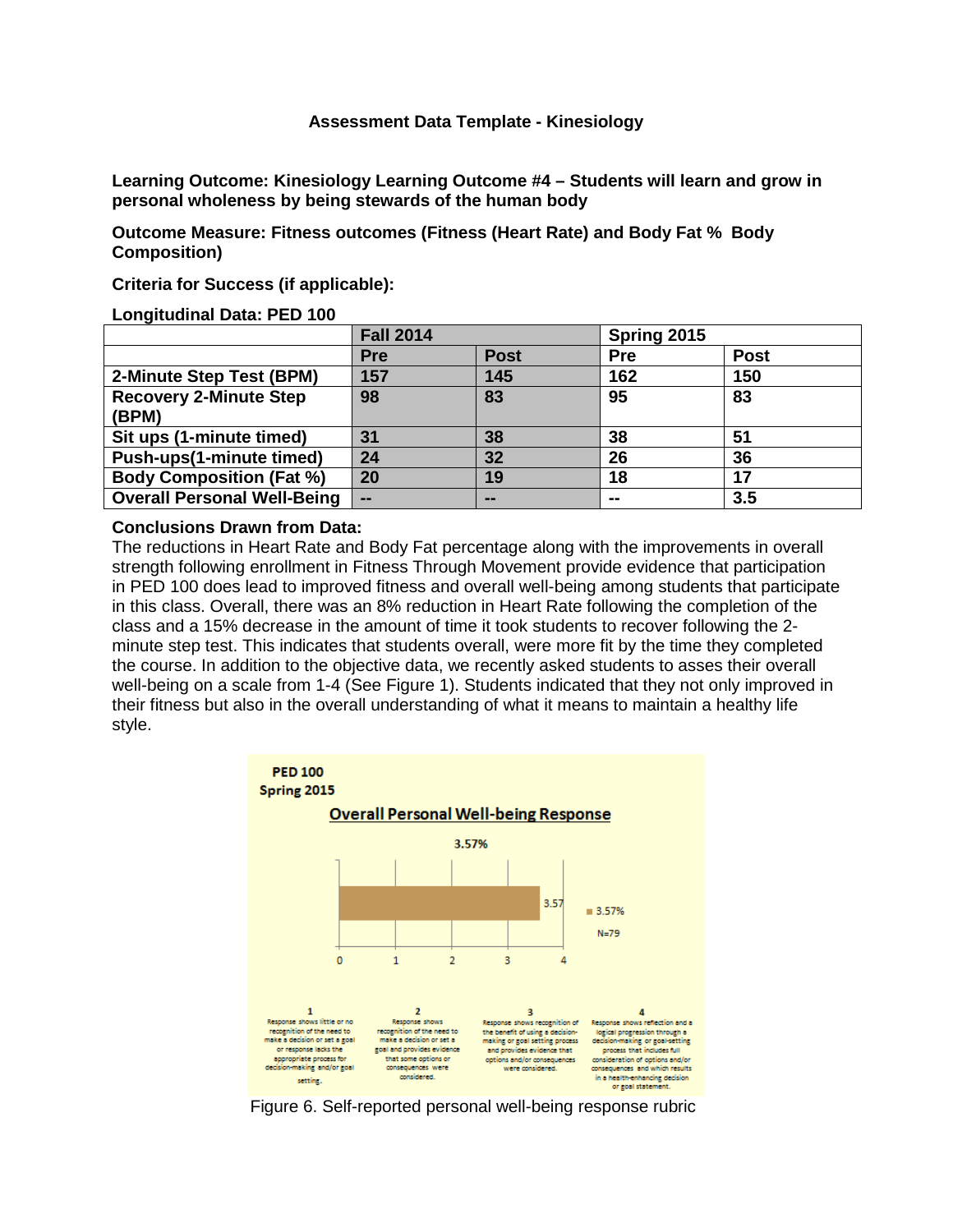# **Changes to be Made Based on Data:**

At this time no changes need to be made, however, we are working to ensure that all PED 100 sections are using consistent measures of fitness, strength and body fat composition. Since there are currently five faculty who teach our section offerings working with these professors to create a syllabus that has similar learning outcomes is also a goal. We will also be searching for a more standardized way to asses self-reported well-being among the students who take this course.

# **Rubric Used: (see Figure 1)**